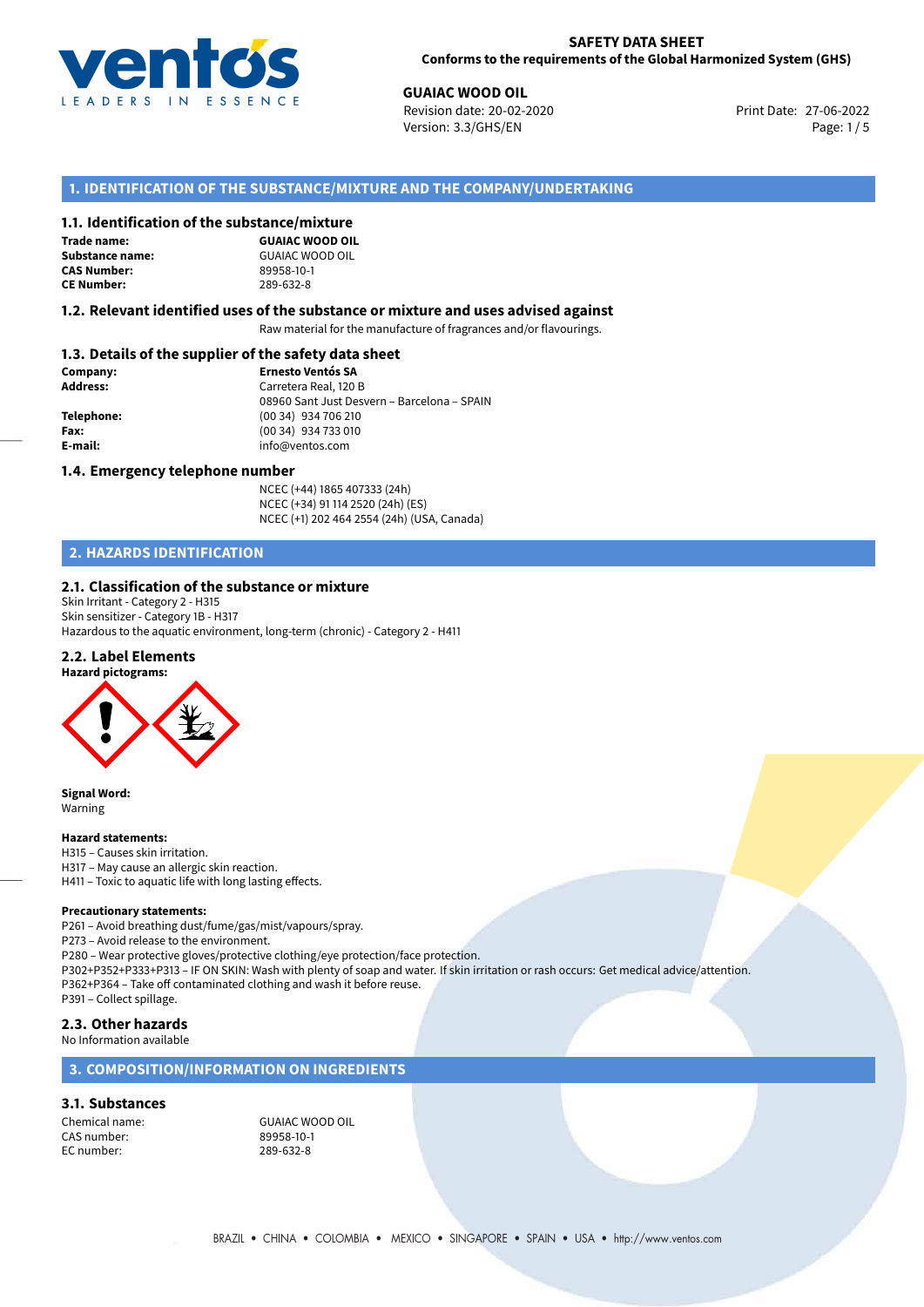

### **SAFETY DATA SHEET Conforms to the requirements of the Global Harmonized System (GHS)**

**GUAIAC WOOD OIL**<br>
Revision date: 20-02-2020 **Print Date: 27-06-2022** Version: 3.3/GHS/EN Page: 2 / 5

#### **Hazardous constituents:**

| <b>Chemical Name</b> | % (w/w)   | <b>CAS No</b><br><b>EC No</b> | <b>Classification according to GHS</b>                                                                                                                     |
|----------------------|-----------|-------------------------------|------------------------------------------------------------------------------------------------------------------------------------------------------------|
| GUAIAC WOOD OIL      | $\geq$ 50 | 89958-10-1<br>289-632-8       | Skin Irritant - Category 2 - H315<br>Skin sensitizer - Category 1B - H317<br>Hazardous to the aquatic environment, long-term (chronic) - Category 2 - H411 |

[See the full text of the hazard statements in section 16.](#page-4-0)

#### **3.2. Mixtures**

Not applicable.

# **4. FIRST-AID MEASURES**

### **4.1. Description of necessary first aid measures**

| Ingestion:    | Rinse mouth with water.                                                                                               |
|---------------|-----------------------------------------------------------------------------------------------------------------------|
|               | Obtain medical advice.                                                                                                |
|               | Keep at rest. Do not induce vomiting.                                                                                 |
| Eye contact:  | In case of contact with eyes, rinse immediately with plenty of water for at least 15 minutes and seek medical advice. |
| Inhalation:   | Remove person to fresh air and keep at rest.                                                                          |
|               | Seek immediate medical advice.                                                                                        |
| Skin contact: | Take off immediately all contaminated clothing.                                                                       |
|               | Thoroughly wash affected skin with soap and water.                                                                    |
|               | Seek medical attention if symptoms persist.                                                                           |

# **4.2. Most important symptoms and effects, both acute and delayed**

No information available.

### **4.3. Indication of any immediate medical attention and special treatment needed**

No information available.

# **5. FIRE-FIGHTING MEASURES**

#### **5.1. Extinguishing Media**

Water spray, carbon dioxide, dry chemical powder or appropriate foam. For safety reasons do not use full water jet.

#### **5.2. Special hazards arising from the substance or mixture**

Known or Anticipated Hazardous Products of Combustion: Emits toxic fumes under fire conditions.

#### **5.3. Advice for firefighters**

High temperatures can lead to high pressures inside closed containers. Avoid inhalation of vapors that are created. Use appropriate respiratory protection. Do not allow spillage of fire to be poured into drains or watercourses. Wear self-contained breathing apparatus and protective clothing.

# **6. ACCIDENTAL RELEASE MEASURES**

#### **6.1. Personal precautions, protective equipment and emergency procedures**

Evacuate surronding areas. Ensure adequate ventilation. Keep unnecessary and unprotected personnel from entering. Do not breathe vapor/spray. Avoid contact with skin and eyes. Information regarding personal protective measures: see section 8.

#### **6.2. Environmental precautions**

To avoid possible contamination of the environment, do not discharge into any drains, surface waters or groundwaters.

#### **6.3. Methods and materials for containment and cleaning up**

Cover with an inert, inorganic, non-combustible absorbent material (e.g. dry-lime, sand, soda ash). Place in covered containers using non-sparking tools and transport outdoors. Avoid open flames or sources of ignition (e.g. pilot lights on gas hot water heater). Ventilate area and wash spill site after material pickup is complete.

#### **6.4. Reference to other sections**

Information regarding exposure controls, personal protection and disposal considerations can be found in sections 8 and 13.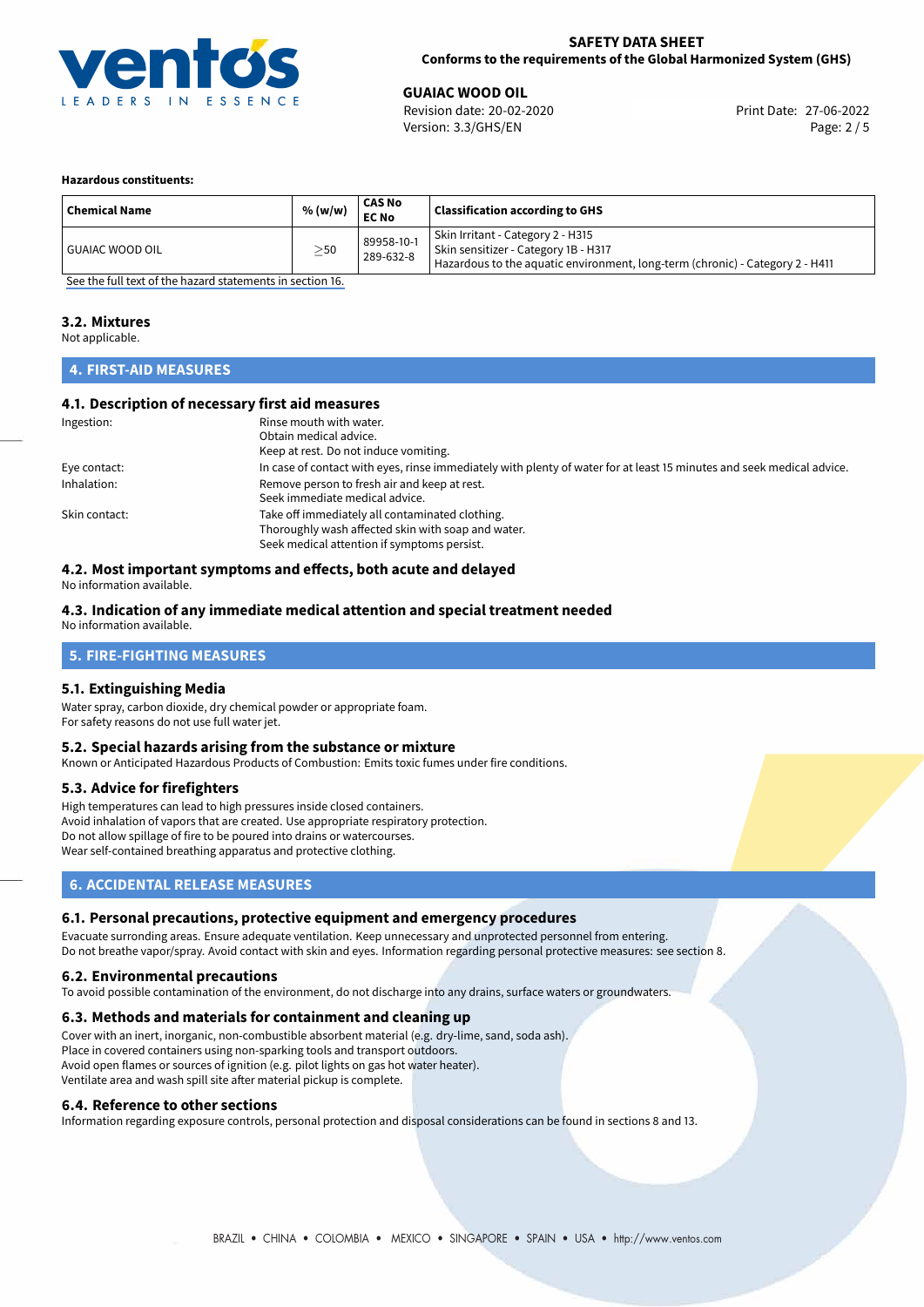

# **SAFETY DATA SHEET Conforms to the requirements of the Global Harmonized System (GHS)**

**GUAIAC WOOD OIL**<br>
Revision date: 20-02-2020 **Print Date: 27-06-2022** Version: 3.3/GHS/EN Page: 3 / 5

# **7. HANDLING AND STORAGE**

# **7.1. Precautions for safe handling**

Do not store or handle this material near food or drinking water. Do not smoke. Avoid contact with the eyes, skin and clothing. Wear protective clothing and use glasses. Observe the rules of safety and hygiene at work. Keep in the original container or an alternative made from a compatible material.

# **7.2. Conditions for safe storage, including any incompatibilities**

Store in tightly closed and preferably full containers in a cool, dry and ventilated area, protected from light. Keep away from sources of ignition (e.g. hot surfaces, sparks, flame and static discharges). Keep away from incompatible materials (see section 10).

### **7.3. Specific end use(s)**

No information available.

**8. EXPOSURE CONTROLS AND PERSONAL PROTECTION**

# **8.1. Control parameters**

Components with occupational exposure limits: None known.

#### **8.2. Exposure controls**

Measures should be taken to prevent materials from being splashed into the body. Provide adequate ventilation, according to the conditions of use. Use a mechanical exhaust if required.

#### **8.3. Individual protection measures, such as personal protective equipment**

| Eye/Face protection:             | Chemical safety goggles are recommended. Wash contaminated goggles before reuse.                                                            |
|----------------------------------|---------------------------------------------------------------------------------------------------------------------------------------------|
| Hand Protection:                 | Chemical-resistant gloves are recommended. Wash contaminated gloves before reuse.                                                           |
| Body protection:                 | Personal protective equipment for the body should be selected based on the task being performed and the risks<br>involved.                  |
| Respiratory Protection:          | In case of insufficient ventilation, use suitable respiratory equipment.                                                                    |
| Environmental exposure controls: | Emissions from ventilation or process equipment should be checked to ensure they comply with environmental<br>protection legislation.       |
|                                  | In some cases, filters or engineering modifications to the process equipment will be necessary to reduce emissions to<br>acceptable levels. |
|                                  |                                                                                                                                             |

# **9. PHYSICAL AND CHEMICAL PROPERTIES**

### **9.1. Information on basic physical and chemical properties**

| Appearance:                            | Liquid/solid                   |
|----------------------------------------|--------------------------------|
| Colour:                                | Conforms to standard           |
| Odour:                                 | Conforms to standard           |
| Odour theshold:                        | Not determined                 |
| pH:                                    | Not determined                 |
| Melting point/freezing point:          | Not determined                 |
| Boling point/boiling range (°C):       | $40^{\circ}$ - 50 $^{\circ}$ C |
| Flash point:                           | $125^{\circ}$ C                |
| Evaporation rate:                      | Not determined                 |
| Flammability:                          | Not determined                 |
| Lower flammability/Explosive limit:    | Not determined                 |
| Upper flammability/Explosive limit:    | Not determined                 |
| Vapour pressure:                       | Not determined                 |
| Vapour Density:                        | Not determined                 |
| Density:                               | Not determined                 |
| Relative density:                      | Not determined                 |
| Water solubility:                      | <b>INSOLUBLE IN WATER</b>      |
| Solubility in other solvents:          | SOLUBLE IN ETHANOL             |
| Partition coefficient n-octanol/water: | Not determined                 |
| Auto-ignition temperature:             | Not determined                 |
| Decomposition temperature:             | Not determined                 |
| Viscosity, dynamic:                    | Not determined                 |
| Viscosity, kinematic:                  | Not determined                 |
| Explosive properties:                  | Not determined                 |
| Oxidising properties:                  | Not determined                 |
|                                        |                                |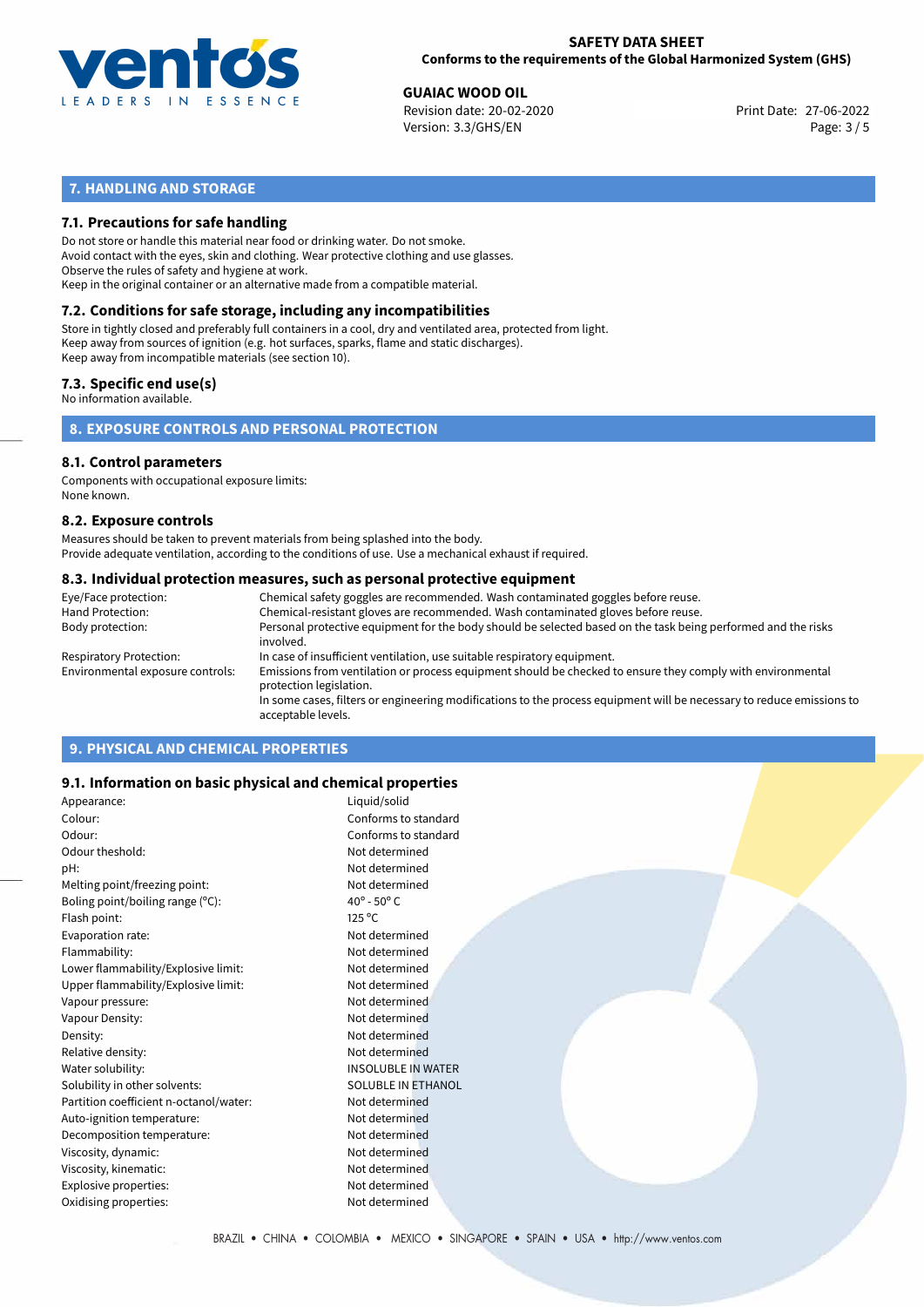

**GUAIAC WOOD OIL**<br>
Revision date: 20-02-2020 **Print Date: 27-06-2022** Version: 3.3/GHS/EN Page: 4 / 5

# **10. STABILITY AND REACTIVITY**

#### **10.1. Reactivity**

No hazardous reactions if stored and handled as prescribed/indicated.

#### **10.2. Chemical stability**

The product is stable if stored and handled as prescribed/indicated.

#### **10.3. Possibility of hazardous reactions**

No hazardous reactions if stored and handled as prescribed/indicated.

#### **10.4. Conditions to Avoid**

Conditions to Avoid: Excessive heat, flame or other ignition sources.

#### **10.5. Incompatible materials**

Avoid contact with strong acids and bases and oxidizing agents.

#### **10.6. Hazardous decomposition products**

During combustion may form carbon monoxide and unidentified organic compounds.

# **11. TOXICOLOGICAL INFORMATION**

| <b>Acute toxicity</b>                    | Based on the data available, the criteria for classification are not met. |
|------------------------------------------|---------------------------------------------------------------------------|
| <b>Skin corrosion/irritation</b>         | Causes skin irritation.                                                   |
| Serious eye damage/irritation            | Based on the data available, the criteria for classification are not met. |
| <b>Respiratory or skin sensitisation</b> | May cause an allergic skin reaction.                                      |
| <b>Germ cell mutagenicity</b>            | Based on the data available, the criteria for classification are not met. |
| Carcinogenicity                          | Based on the data available, the criteria for classification are not met. |
| <b>Reproductive toxicity</b>             | Based on the data available, the criteria for classification are not met. |
| <b>STOT-single exposure</b>              | Based on the data available, the criteria for classification are not met. |
| <b>STOT-repeated exposure</b>            | Based on the data available, the criteria for classification are not met. |
| <b>Aspiration hazard</b>                 | Based on the data available, the criteria for classification are not met. |

# **12. ECOLOGICAL INFORMATION**

#### **12.1. Toxicity**

**Assessment:** Toxic to aquatic life with long lasting effects. **Experimental/calculated data:** No information available.

#### **12.2. Degradability**

No information available.

#### **12.3. Bioaccumulative potential** No information available.

**12.4. Soil mobility** No information available.

### **12.5. Other adverse effects**

See also sections 6, 7, 13 and 15 Do not allow to get into waste water or waterways.

# **13. DISPOSAL CONSIDERATIONS**

#### **13.1. Waste treatment methods**

Dispose of in accordance with national and local environmental regulations.